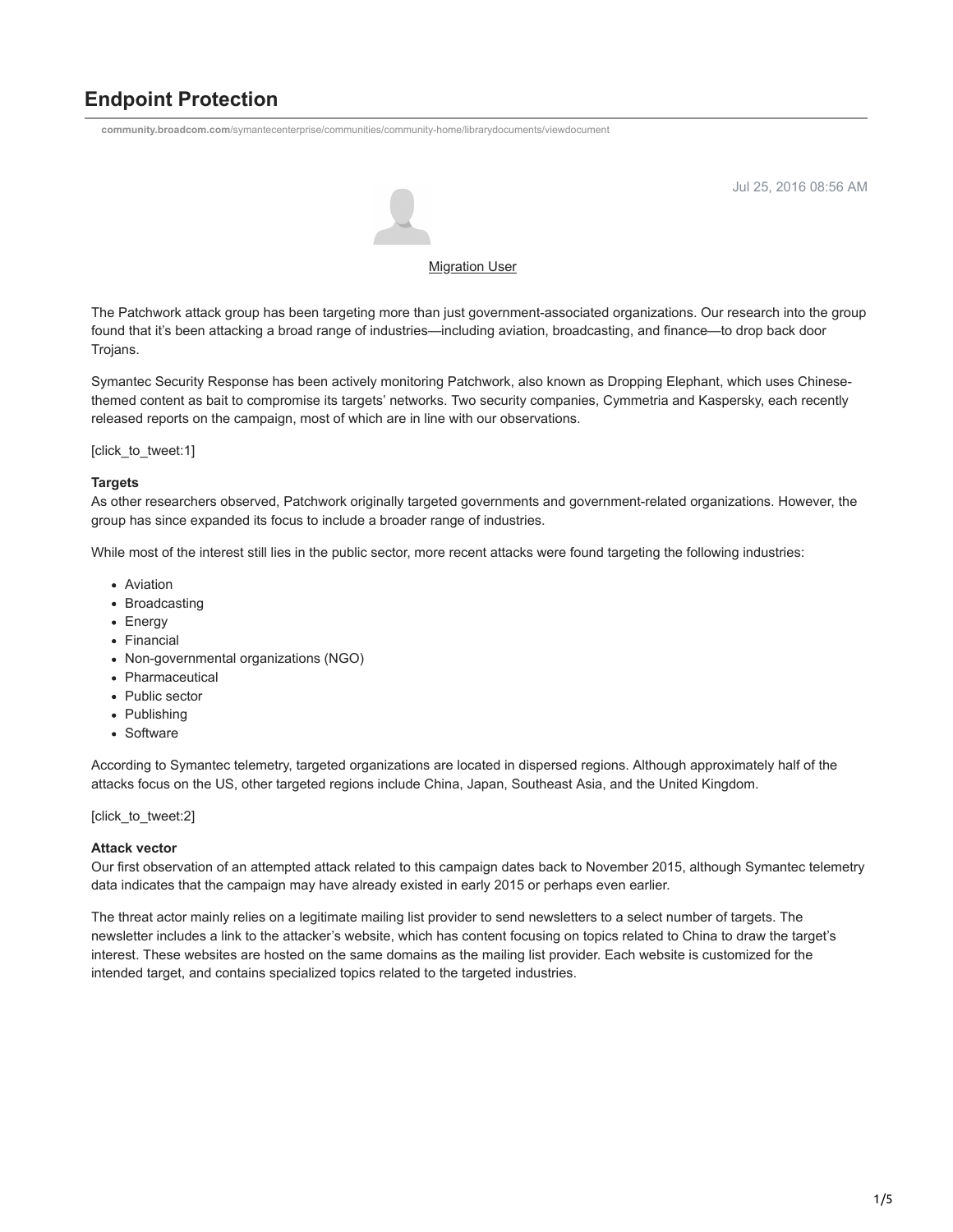

China International Defence Electronics Exhibition (CIDEX) 2016

China International Defence Electronics Exhibition (CIDEX) is the only defence electronics show sponsored by Chinese<br>military authorities and a global platform for trade dedicated to this field. Based upon local market, CI

CIDEX 2016- The 10th China International Defence Electronics Exhibition will take place at China International<br>Exhibition Center (CIEC-The Old Center) from 11 to 13 May, 2016, and will once again bring together all the ind

The complete details to include exhibition catgories, list of exhibitors, procedure for registration, layout, event schedule,<br>how to arrive details? etc is available at our site. The complete details can also be downloaded

#### **CIDEX 2016 EXHIBITION DETAILS**

*Figure 2. A customized website with content related to the Chinese military*

The malicious sites link to files hosted on different domains, which appear to be solely used for malicious purposes. The domains are registered under names that pose as legitimate sources for Chinese intelligence. Several domains predominantly used in the attacks are hosted on two servers with the IP addresses 212.83.146.3 and 37.58.60.195.

联系我们

These websites host two different types of malicious files: a PowerPoint file (.pps) and a rich text file with a Word .doc extension.

The PowerPoint files appear to exploit the [Microsoft Windows OLE Package Manager Remote Code Execution Vulnerability](https://www.symantec.com/security_response/vulnerability.jsp?bid=70419) (CVE-2014-4114), which was used in the [Sandworm attack](https://community.broadcom.com/symantecenterprise/viewdocument?DocumentKey=eecfce70-5f22-45ef-bb5d-ee50304e2fdf&CommunityKey=1ecf5f55-9545-44d6-b0f4-4e4a7f5f5e68&tab=librarydocuments)s against American and European targets in October 2014. The rich text files typically attempt to exploit the [Microsoft Office Memory Corruption Vulnerability](https://www.symantec.com/security_response/vulnerability.jsp?bid=73995) (CVE-2015-1641), which was patched in [April 2015. We have also confirmed an older flaw being exploited, the Microsoft Windows Common Controls ActiveX Control](http://www.securityfocus.com/bid/52911) Remote Code Execution Vulnerability (CVE-2012-0158).

From what we can confirm, the documents contain copies of publicly available content taken from legitimate websites. Topics range from military/defense, hospital, naval disputes, and even malware removal.

#### **Malicious PowerPoint files**

The .pps files likely exploit the [Microsoft Windows OLE Package Manager Remote Code Execution Vulnerability](https://www.symantec.com/security_response/vulnerability.jsp?bid=70419) (CVE-2014-4114). However, the exploit for this particular campaign is a slight variation of similar exploits observed in the past. The exploit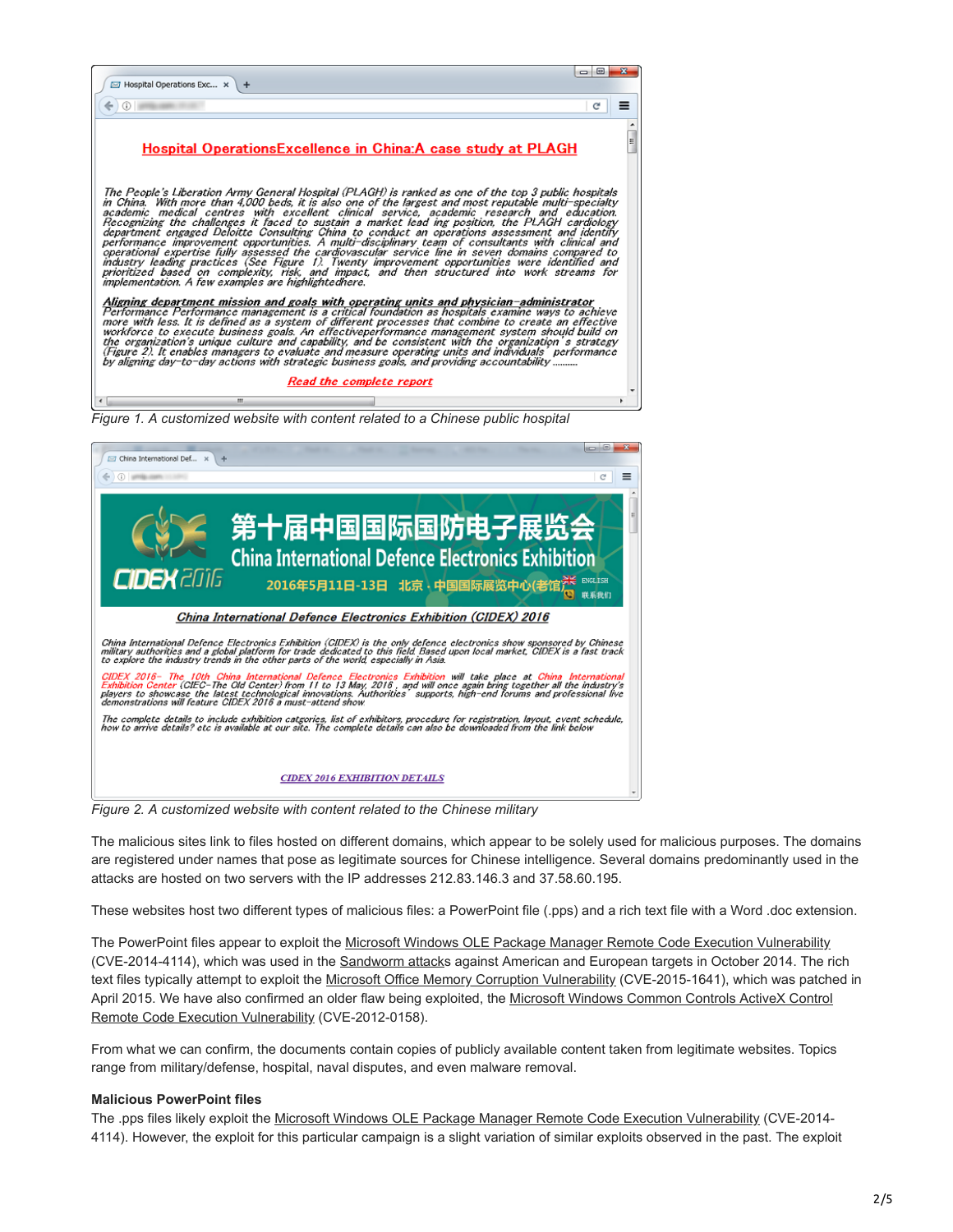takes advantage of how the patch is designed to only warn users, rather than completely prevent malware infections without user interaction.

Nothing happens when the file is opened on PowerPoint 2016. However, when the file is opened on older versions of PowerPoint, it displays a security warning asking whether the user wants to open driver.inf depending on the environment, such as the version of the operating system and the patch applied.

| Open File - Security Warning   |                                                                                                                                                                                            |  |  |  |
|--------------------------------|--------------------------------------------------------------------------------------------------------------------------------------------------------------------------------------------|--|--|--|
| Do you want to open this file? |                                                                                                                                                                                            |  |  |  |
|                                | Name: Users\VIRUSM~1\AppData\Local\Temp\driver.inf<br>Publisher: Unknown Publisher<br>Type: Setup Information<br>From: C:\Users\VIRUSM~1\AppData\Local\Temp\driver<br>Open<br><b>Jance</b> |  |  |  |
|                                | While files from the Internet can be useful, this file type can<br>potentially harm your computer. If you do not trust the source, do not<br>open this software. What's the risk?          |  |  |  |

*Figure 3. Opening the .pps file on PowerPoint versions earlier than 2016 displays this prompt*

If the user chooses to open the file, the computer will be compromised. If the user chooses not to open it, the computer will not be infected. However, [Backdoor.Enfourks](https://www.symantec.com/security_response/writeup.jsp?docid=2016-053106-2208-99) will be dropped, though not executed, into the temporary directory when the .pps file is opened. This poses a risk of compromise to the intended target.

We have confirmed this issue on all versions of PowerPoint tested in the lab. Users should manually remove any potential dropped files which would typically be named "sysvolinfo.exe".

## **Malicious Word .doc file**

Besides the .pps file, the threat actor uses rich text files to deliver the malware. While other researchers have reported that these files exploit CVE-2012-0158, Symantec has also observed CVE-2015-1641 being exploited to drop [Backdoor.Steladok.](https://www.symantec.com/security_response/writeup.jsp?docid=2016-060613-0635-99)

#### **Main payloads**

Both the .doc and .pps files mainly drop two malware families. Typically, the PowerPoint Slide file drops Backdoor.Enfourks, an AutoIT executable which is usually bloated with meaningless data and targets mainly 32-bit systems. The .doc file drops Backdoor.Steladok.

While both back door Trojans wait for commands from the threat actor, they can search for files and upload them to the specified server once activated. For unknown reasons, both threats use Baidu, the Chinese software vendor, in their routines. The Trojans confirm an internet connection by pinging Baidu's server and create a registry entry with the vendor's name to run every time Windows starts. As two file types are used to deliver two different payloads, there are likely multiple individuals or groups contributing to the malware development efforts.

#### **Mitigation**

Users should adhere to the following advice to prevent Patchwork's attacks from succeeding:

- Delete any suspicious-looking emails you receive, especially if they contain links or attachments. Spear-phishing emails are frequently used by cyberespionage attackers as a means of luring victims into opening malicious files.
- Keep your operating system and other software updated. Software updates will frequently include patches for newly discovered security vulnerabilities which are frequently exploited by attackers.
- Keep your security software up to date to protect yourself against any new variants of this malware.

#### **Protection**

Symantec and Norton products detect Patchwork's malware as follows:

## **Antivirus:**

**Intrusion prevention system:**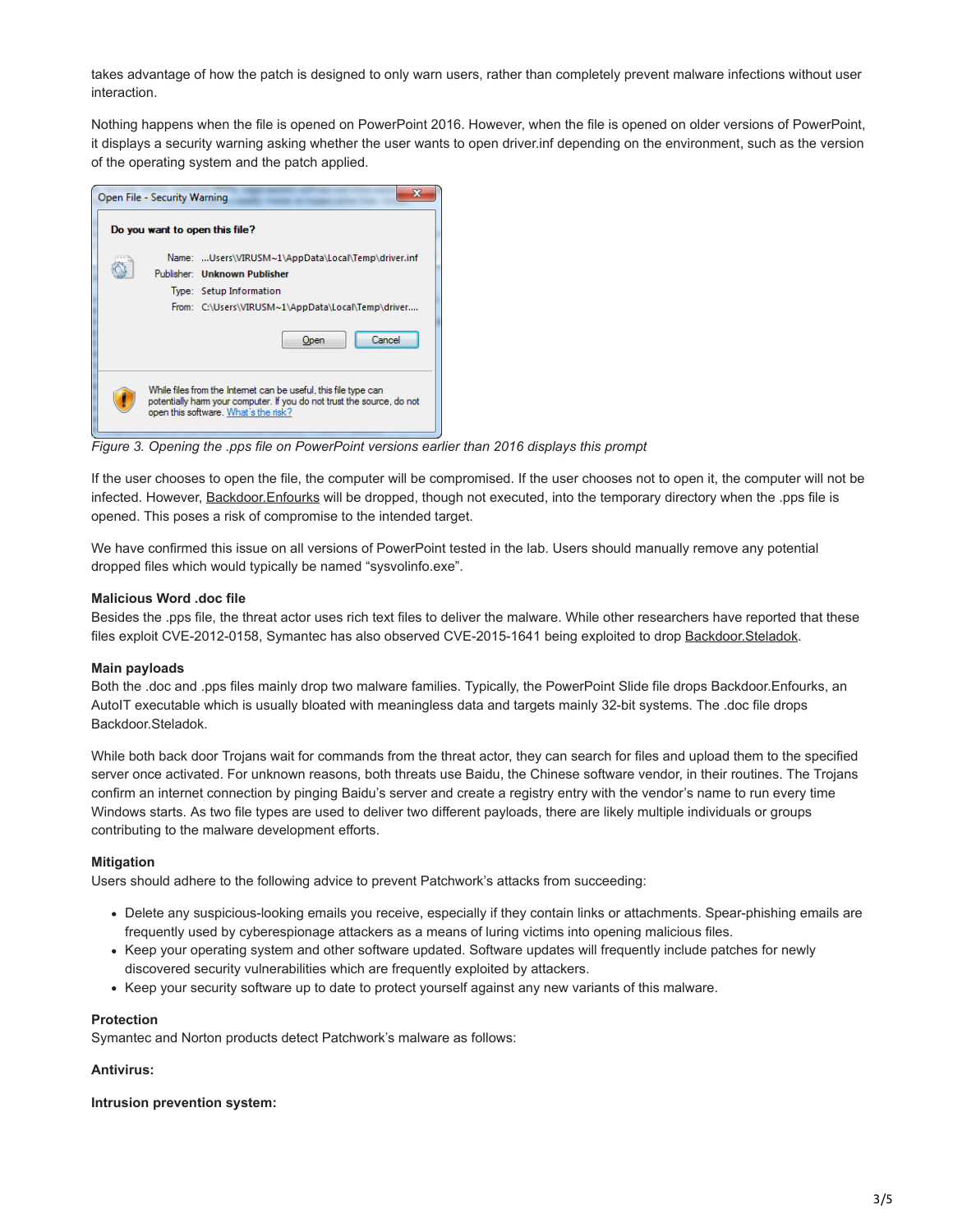## **Indicators of compromise**

The following details suspicious domains, IP addresses, and files, which may indicate that Patchwork has compromised a computer:

## **Suspected domains and IP addresses:**

- chinastrats.com
- epg-cn.com
- extremebolt.com
- info81.com
- lujunxinxi.com
- militaryworkerscn.com
- milresearchcn.com
- modgovcn.com
- newsnstat.com
- nudtcn.com
- socialfreakzz.com
- 81-cn.net
- cnmilit.com
- nduformation.com
- expatchina.info
- info81.com
- climaxcn.com
- expatchina.info
- miltechcn.com
- miltechweb.com
- securematrixx.com
- 46.166.163.242
- 212.129.13.110

| <b>Detection name</b> | MD <sub>5</sub>                  | <b>File name</b>                                          |
|-----------------------|----------------------------------|-----------------------------------------------------------|
| Trojan.PPDropper      | 0bbff4654d0c4551c58376e6a99dfda0 |                                                           |
| Trojan.PPDropper      | 1de10c5bc704d3eaf4f0cfa5ddd63f2d | MilitaryReforms2.pps                                      |
| Trojan.PPDropper      | 2ba26a9cc1af4479e99dcc6a0e7d5d67 | 2016 China Military PowerReport.pps                       |
| Trojan.PPDropper      | 375f240df2718fc3e0137e109eef57ee | PLA UAV DEPLOYMENT.pps                                    |
| Trojan.PPDropper      | 38e71afcdd6236ac3ad24bda393a81c6 | militarization of south chinase a 1.pps                   |
| Trojan.PPDropper      | 3e9d1526addf2ca6b09e2fdb5fd4978f | How to easily clean an infected computer.pps              |
| Trojan.PPDropper      | 475c29ed9373e2c04b7c3df6766761eb | PLA_Forthcoming_Revolution_in_Doctrinal_Affairs.pps       |
| Trojan.PPDropper      | 4dbb8ad1776af25a5832e92b12d4bfff | maritime_dispute.pps                                      |
| Trojan.PPDropper      | 4dbb8ad1776af25a5832e92b12d4bfff | Clingendael_Report_South_China_Sea.pps                    |
| Trojan.PPDropper      | 543d402a56406c93b68622a7e392728d | 2016_China_Military_PowerReport.pps                       |
| Trojan.PPDropper      | 551e244aa85b92fe470ed2eac9d8808a | Assessing_PLA_Organisational_Reforms.pps                  |
| Trojan.PPDropper      | 6877e60f141793287169125a08e36941 | Clingendael_Report_South_China_Sea.pps                    |
| Trojan.PPDropper      | 6d8534597ae05d2151d848d2e6427f9e | cn-Ishc-hospital-operations-excellence.pps                |
| Trojan.PPDropper      | 74fea3e542add0f301756581d1f16126 | Clingendael Report South China Sea 20160517Downloaded.pps |
| Trojan.PPDropper      | 812a856288a03787d85d2cb9c1e1b3ba |                                                           |
| Trojan.PPDropper      | 8f7b1f320823893e159f6ebfb8ce3e78 |                                                           |
| Trojan.PPDropper      | b163e3906b3521a407910aeefd055f03 | china security report 2016.pps                            |
|                       |                                  |                                                           |